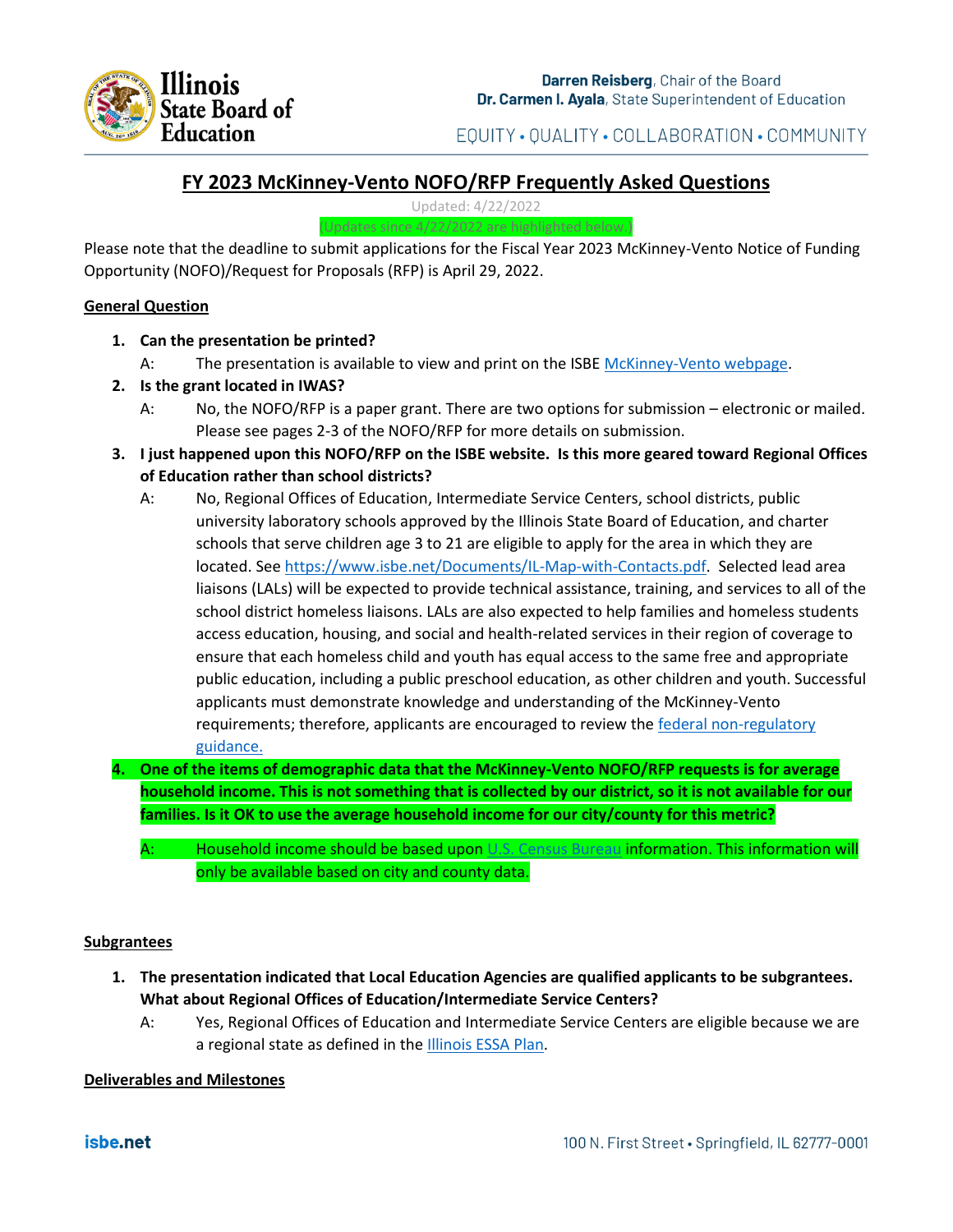- **1. I am not familiar with the "Individual Student Success Pilot" in the Deliverables and Milestones section. When I google "ISBE Individual Student Success Pilot," the results talk about the [Competency Pilot and Competency-based Education.](https://www.isbe.net/Pages/CompetencyPilot.aspx) Is this the same thing?** 
	- A: The [Individual Student Success Pilot](https://edredesign.org/success-planning) is a program created by Harvard Graduate School of Education and is being piloted in Illinois.

# **Funding Information and Award Amounts**

- **1. I see next year's MKV grant is less overall. Is that based on total homeless in Illinois? Or just less federal money?**
	- A: The funding formula is based upon two factors. The first, is the average of the poverty percentage for the area served. The poverty percentage determines a base funding for each area. The remainder of the total funding is divided equally per (McKinney-Vento) pupil.
- **2. Our area grant amount has been reduced. We were discussing the \$10,000 to be set aside for the Illinois Coalition for Educating At-Risk Youth Conference, which is putting a damper on the budget. Do you need to earmark \$70,000 for the McKinney-Vento portion of the conference? This year, the McKinney-Vento portion was much less and \$5,000 per area easily handled what was needed for the conference. Are you wanting to see much more for the McKinney-Vento portion of the conference next year?** 
	- A: Per page 10 of the NOFO/RFP, each grantee will be required to use \$10,000 toward a professional conference as directed by ISBE. This portion of the grant is to pay for room rentals and keynote speakers. No federal funds are to be used for food or beverages.

# **Attachments**

- **1. What information in the needs assessment section should we provide regarding Title I funding?**
	- A: Title I funding data can be found at [https://www.isbe.net/Pages/Census-Est-Affect-FY2023-Title-](https://www.isbe.net/Pages/Census-Est-Affect-FY2023-Title-I-2020-Income-Year.aspx)[I-2020-Income-Year.aspx.](https://www.isbe.net/Pages/Census-Est-Affect-FY2023-Title-I-2020-Income-Year.aspx) See the NOFO/RFP for more details.
- **2. There is no Attachment 5 included in the packet. What should we do?**
	- A: Attachment 5 is an applicant-created document. Label each page in the upper right "Attachment 5 / Page \_\_\_of \_\_\_" and use a minimum font size equivalent to Arial 11. See the NOFO/RFP for more details.
- **3. As I work on gathering information for the Continuum of Care (CoC) Consortia answers (Attachment 5) for the NOFO/RFP, I have sent out documents to the agencies in our region. Is the collaboration document expected to be sent out to my entire area as well?**
	- A: Each proposal must include the name and contact information of each proposed Continuum of Care Consortia service provider. Each proposal must also include a signed partnership letter designating the coordination of services, a summary of the coordination and collaboration activities, and an assurance that the applicant has collaborated with its region in developing the proposal. In the event of a tie, the applicant with the most Continuum of Care Consortia memoranda will be given priority.
- **4. Should this be letter(s) from a variety of agencies that are members of the local CoC Consortia or should this be a letter from the CoC agency itself? I want to make sure I'm understanding the requirement correctly. We just have one CoC Consortia in our area, and I'm not sure if this differs in other regions.**
	- A: Proposals need to provide evidence of how effective coordination with private nonprofit entities, social service agencies, and other agencies will occur. The applicant needs to explain